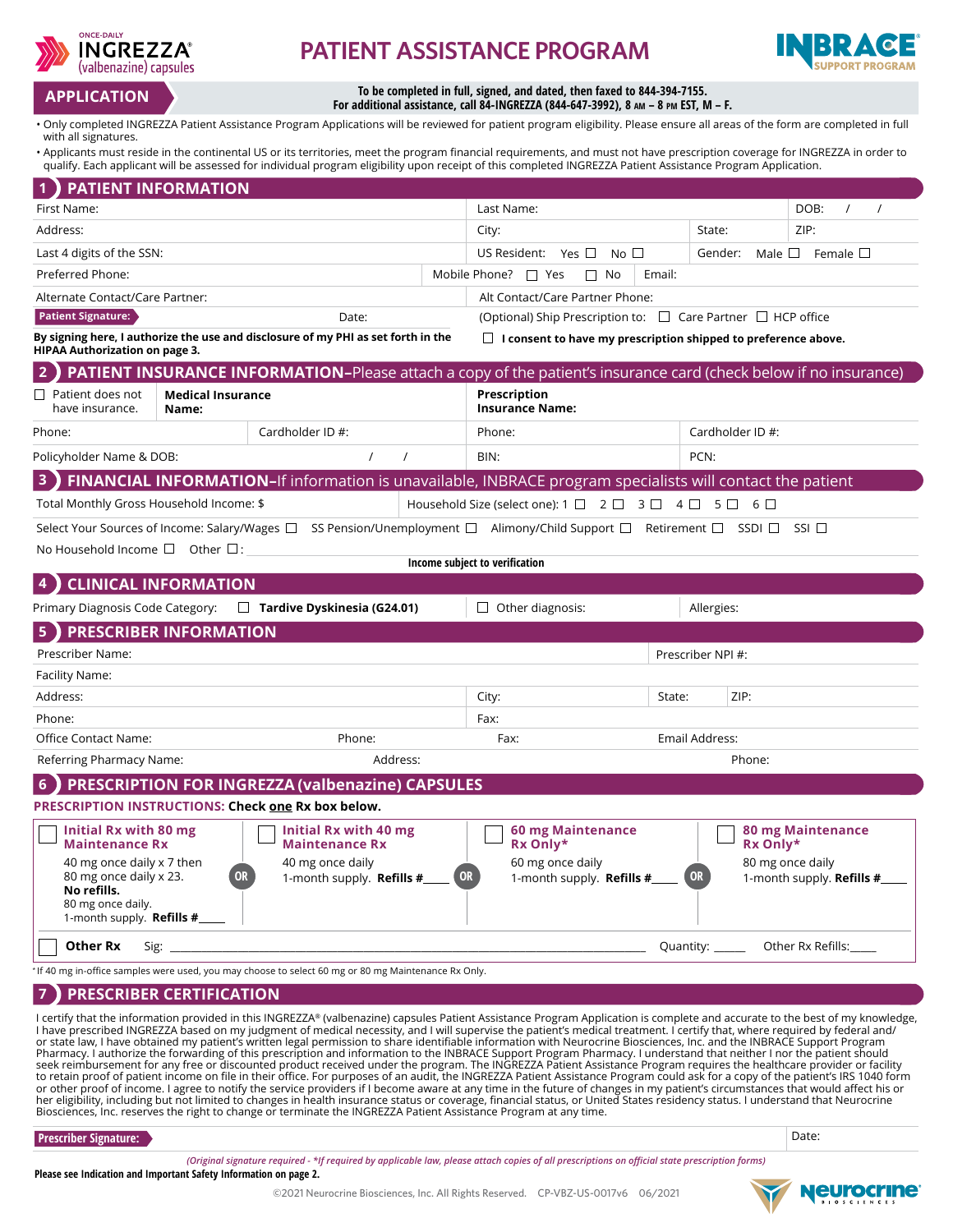



## **IMPORTANT INFORMATION**

# **INDICATION & USAGE**

INGREZZA**®** (valbenazine) capsules is indicated for the treatment of adults with tardive dyskinesia.

# **IMPORTANT SAFETY INFORMATION**

# **CONTRAINDICATIONS**

INGREZZA is contraindicated in patients with a history of hypersensitivity to valbenazine or any components of INGREZZA. Rash, urticaria, and reactions consistent with angioedema (e.g., swelling of the face, lips, and mouth) have been reported.

# **WARNINGS & PRECAUTIONS**

## **Somnolence**

INGREZZA can cause somnolence. Patients should not perform activities requiring mental alertness such as operating a motor vehicle or operating hazardous machinery until they know how they will be affected by INGREZZA.

#### **QT Prolongation**

INGREZZA may prolong the QT interval, although the degree of QT prolongation is not clinically significant at concentrations expected with recommended dosing. INGREZZA should be avoided in patients with congenital long QT syndrome or with arrhythmias associated with a prolonged QT interval. For patients at increased risk of a prolonged QT interval, assess the QT interval before increasing the dosage.

#### **Parkinsonism**

INGREZZA may cause parkinsonism in patients with tardive dyskinesia. Parkinsonism has also been observed with other VMAT2 inhibitors. Reduce the dose or discontinue INGREZZA treatment in patients who develop clinically significant parkinson-like signs or symptoms.

# **ADVERSE REACTIONS**

The most common adverse reaction (≥5% and twice the rate of placebo) is somnolence. Other adverse reactions (≥2% and >placebo) include: anticholinergic effects, balance disorders/falls, headache, akathisia, vomiting, nausea, and arthralgia.

You are encouraged to report negative side effects of prescription drugs to the FDA. Visit MedWatch at www.fda.gov/medwatch or call 1-800-FDA-1088.

#### **Please see accompanying INGREZZA ful[l Prescribing Information](https://www.neurocrine.com/assets/INGREZZA-full-Prescribing-Information.pdf)**